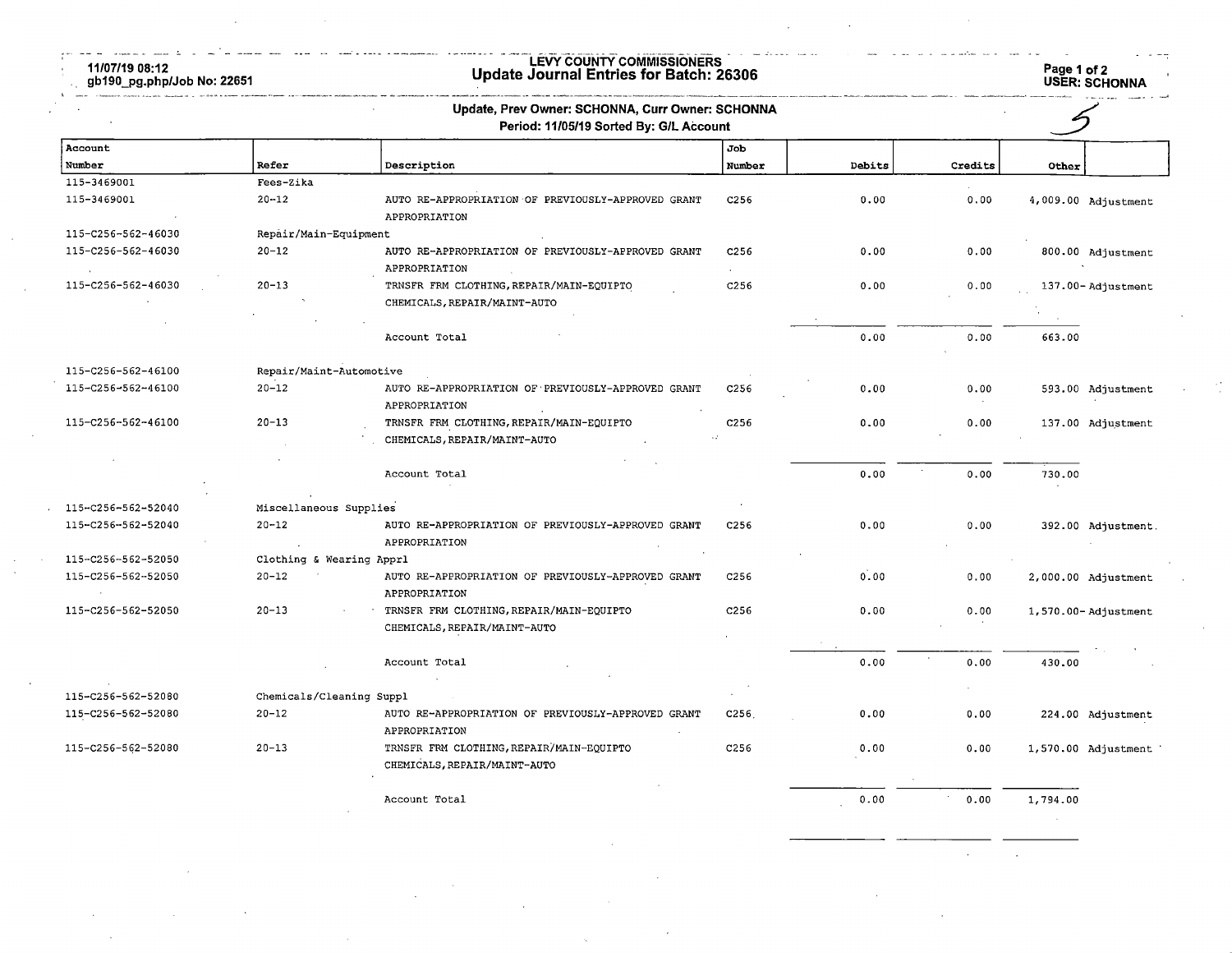11/07/19 08:12 gb190\_pg.php/Job No: 22651

### LEVY COUNTY COMMISSIONERS Update Journal Entries for Batch: 26306

Page 2 of 2 USER: SCHONNA

#### la de la construcción de la construcción de la construcción de la construcción de la construcción de la constr  $\overline{\phantom{a}}$ Update, Prev Owner: SCHONNA, Curr Owner: SCHONNA

Period: 11/05/19 Sorted By: G/L Account

| Account            |                              |                                              | Job    |        |         |           |                     |
|--------------------|------------------------------|----------------------------------------------|--------|--------|---------|-----------|---------------------|
| Number             | Refer                        | Description                                  | Number | Debits | Credits | Other     |                     |
|                    |                              | Fund Total                                   |        | 0.00   | 0.00    | 8,018.00  |                     |
|                    | $\overline{\phantom{a}}$     |                                              |        |        |         |           |                     |
| 301-3899001        | Balances/Reserves/Net Assets |                                              |        |        |         |           |                     |
| 301-3899001        | $20 - 14$                    | AUTO RE-APPROPRIATION OF PREVIOUSLY-APPROVED |        | 0.00   | 0.00    |           | 7,290.00 Adjustment |
|                    |                              | CAPITAL APPROPRIATION                        |        |        |         |           |                     |
| 301-6001-519-46010 | Repair/Maint-Bldg/Grounds    |                                              |        |        |         |           |                     |
| 301-6001-519-46010 | $20 - 14$                    | AUTO RE-APPROPRIATION OF PREVIOUSLY-APPROVED |        | 0.00   | 0.00    |           | 7,290.00 Adjustment |
|                    |                              | CAPITAL APPROPRIATION                        |        |        |         |           |                     |
|                    |                              |                                              |        |        |         |           |                     |
|                    |                              | Fund Total                                   |        | 0.00   | 0.00    | 14,580.00 |                     |
|                    |                              |                                              |        |        |         |           |                     |
|                    |                              | Grand Total                                  |        | 0.00   | 0.00    | 22,598.00 |                     |
|                    |                              |                                              |        |        |         |           |                     |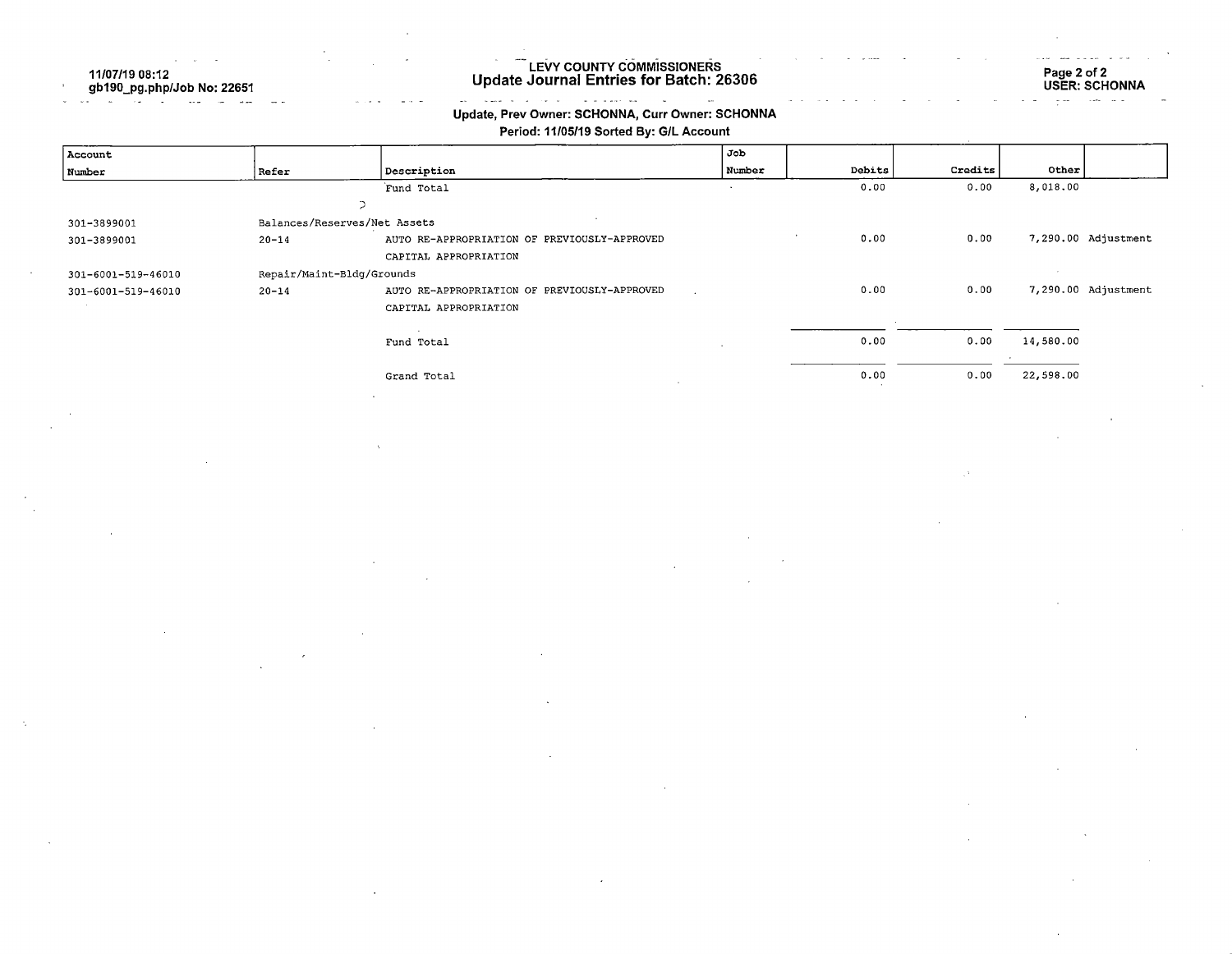FINANCE ONLY - BAH  $\mathcal{2D-12}$ 

 $\mathcal{A}$ 

5

## LEVY BOCC BUDGET AMENDMENT FORM

|                                                                  | Email to: LEVYFINANCE@LEVYCLERK.COM                                                                                                                                                                 |                                        |         |
|------------------------------------------------------------------|-----------------------------------------------------------------------------------------------------------------------------------------------------------------------------------------------------|----------------------------------------|---------|
|                                                                  |                                                                                                                                                                                                     | One-Time or Recurring?                 |         |
| Requesting<br>Department / Office:                               | 0132 MOSQUITO CONTROL                                                                                                                                                                               | One-time                               |         |
| Explanation /<br>Description:                                    | Automatic re-appropriation of previously-approved grant appropriation, per Budget<br>Policy Resolution 2017-015, Procedure VI.C., after amount verified by Finance Officer<br>(signature required). |                                        |         |
|                                                                  |                                                                                                                                                                                                     | Grant Match?                           |         |
| <b>SOURCE of Funds</b><br>and Required<br><b>APPROVAL</b> level: | Additional Revenue (Grants, Donations, Reimbursements)<br>- Approved by BOCC Resolution                                                                                                             | <b>NO</b>                              |         |
|                                                                  | NOTE: ALL COMMITMENTS RECURRING MULTIPLE FISCAL YEARS REQUIRE BOCC APPROVAL                                                                                                                         | Approved?                              |         |
| <b>BOCC Meeting Date</b><br>(if Necessary)                       | Approved: 9/3/2019                                                                                                                                                                                  | <b>YES</b>                             |         |
|                                                                  |                                                                                                                                                                                                     |                                        |         |
| <b>Account Number</b>                                            | BUDGET AMENDMENT DETAIL<br>Description                                                                                                                                                              | Increase (Decrease)                    |         |
| 115-C256-562-46030                                               | REPAIR/MAINT-EQUIPMENT                                                                                                                                                                              | \$<br>800                              |         |
| 115-C256-562-46100                                               | REPAIR/MAINT-AUTOMOTIVE                                                                                                                                                                             | \$<br>$1767 - 9$                       |         |
| 115-C256-562-52040                                               | MISCELLANEOUS SUPPLIES                                                                                                                                                                              | 1,000                                  |         |
| 115-C256-562- <del>55000</del>                                   | CLOTHING & WEARING APPRL52050                                                                                                                                                                       | 2,000                                  |         |
|                                                                  | IIS C256-562-52080 / CHEMICALS/CLEANING SUPPLY                                                                                                                                                      | \$                                     | 255.224 |
|                                                                  |                                                                                                                                                                                                     |                                        |         |
| AM 10: 1<br>23<br><b>2019 OCT</b>                                |                                                                                                                                                                                                     |                                        |         |
|                                                                  | Net Increase (Decrease) in USES: \$.                                                                                                                                                                |                                        | 577 WW  |
|                                                                  | ADDITIONAL REVENUES/SOURCES ONLY IN THIS SECTION:                                                                                                                                                   |                                        |         |
| <b>Account Number</b><br>115-3469001                             | Description<br>REVENUE - ZIKA VIRUS                                                                                                                                                                 | Increase (Decrease)<br>\$<br>$5,571$ 4 |         |
|                                                                  |                                                                                                                                                                                                     |                                        |         |
|                                                                  |                                                                                                                                                                                                     |                                        |         |
|                                                                  |                                                                                                                                                                                                     |                                        |         |
|                                                                  |                                                                                                                                                                                                     |                                        |         |
|                                                                  | Net Increase (Decrease) in SOURCES: \$<br>DOES BUDGET AMENDMENT BALANCE? NO - TRY AGAIN!                                                                                                            | $5,571 - 46$                           |         |
| DEPARTMENT<br>HEAD:                                              |                                                                                                                                                                                                     | 10/22/2019                             |         |
| COUNTY<br>COORDINATOR:                                           | $t_{1}N$ are                                                                                                                                                                                        |                                        |         |

CLERK OR FINANCE<br>OFFICER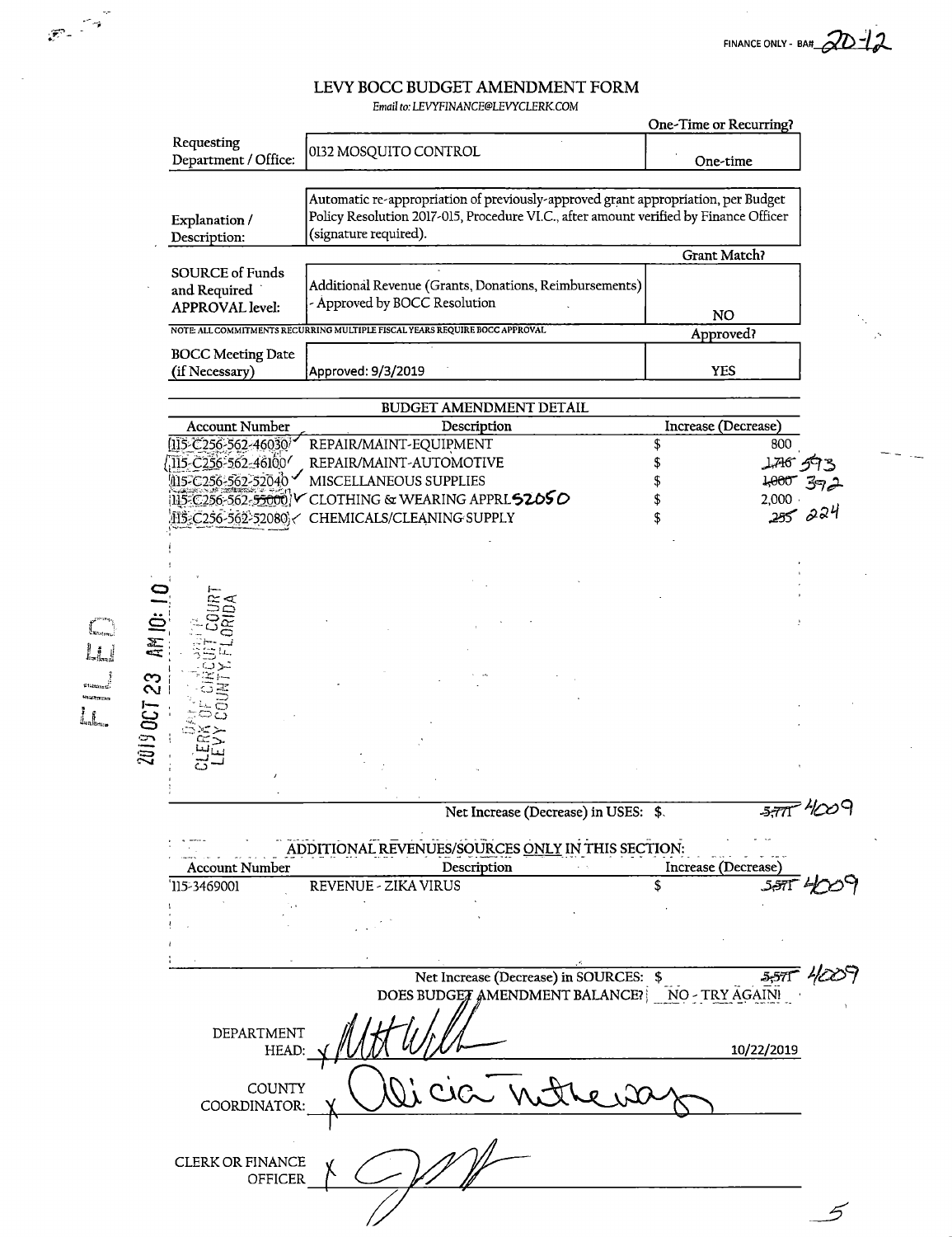### Simple G/L Inquiry

Fiscal Year: 2019 Fiscal Month: 9 Gl Matches: 115-C256-562\* Account Type: \* Detail Option: D Include Zero Val:1 Sort Position: 0 Sort Length: 0 Subtotal Fund: 0 Subtotal Type: 0

| Account<br><b>Number</b> | <b>Description</b>                          | Budaetl | Adjusted Year Beg<br><b>Budget</b> | <b>Balance</b>    | <b>MTD</b><br><b>Amount</b> | YTD<br>Amount Encum Balance              | Out               |                  | l% RECI<br>/EXP | <b>I</b> Details |
|--------------------------|---------------------------------------------|---------|------------------------------------|-------------------|-----------------------------|------------------------------------------|-------------------|------------------|-----------------|------------------|
|                          | 115-C256-562-46030 Repair/Maint-Equipment   | 0.001   | 800.00                             | 0.00 <sub>1</sub> | 0.00                        | 0.00                                     | $0.00$ $\sqrt{2}$ | 800.00 1/        |                 |                  |
|                          | 115-C256-562-46100 Repair/Maint-Automotive  | 0.001   | 2.000.00                           | 0.00              | 284.00                      | 284.00                                   |                   | $0.00$ M .716.00 | 14.20           | 593.40           |
|                          | 115-C256-562-52040 Miscellaneous Supplies   | 0.00 l  | 1.000.00                           | 0.00              | 0.00                        | 0.00                                     |                   | 0.0011,000.001   |                 | 372,10           |
|                          | 115-C256-562-52050 Clothing & Wearing Appri | 0.001   | 2.000.00                           | 0.00              | 0.00                        | 0.001                                    |                   | 0.0012.000.00    |                 |                  |
|                          | 115-C256-562-52080 Chemicals/Cleaning Suppl |         | $0.00$   14.200.00                 |                   |                             | $0.00$   13.945.45   13.945.45   \ 30.45 |                   | 224.10 [98.42]   |                 |                  |
|                          | ** GRAND TOTAL **                           |         | $0.00$ $ 20.000.00 $               |                   |                             | $0.00$   14, 229.45   14, 229.45         |                   | $30.45$ 5.740.10 | 71.3            |                  |

1 to 5 of 5 Records

Balances de not reflect Credit Card Rharges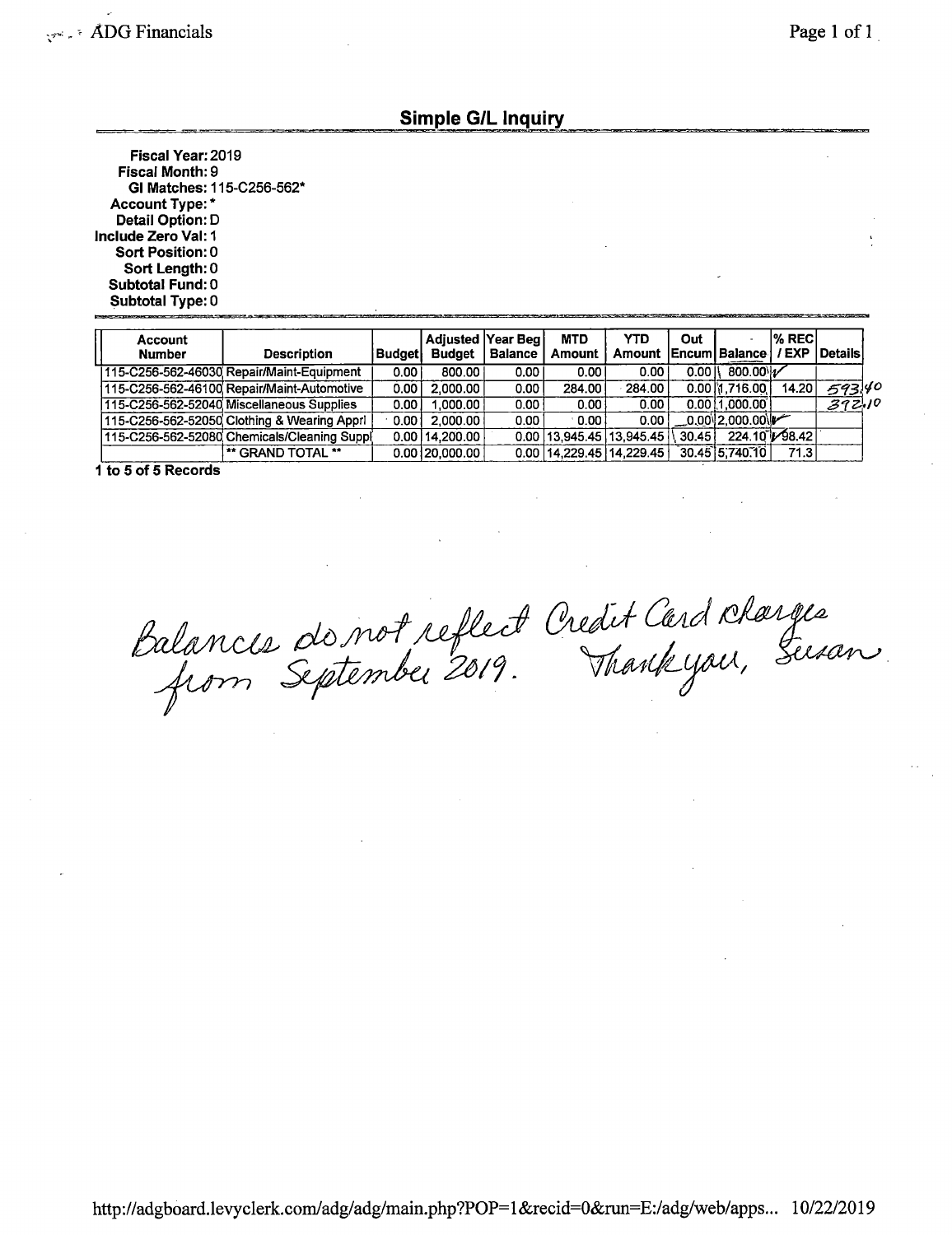## $\frac{100}{100}$  Simple G/L Inquiry

This program allows you to select groupings of account numbers to report on.

- The G/L Accounts are selected based on the Fiscal year, Fiscal Month, Account Types and G/L Account Number matching entered.
- See the field help for G/L Matches field for detailed instructions on pattern matching.
- G/L Accounts are filtered based on your Security Settings.

| <b>Fiscal Year:</b><br><b>Fiscal Month:</b><br><b>G/L Matches:</b><br><b>G/L Acct#: Sort Position:</b><br>G/L Acct#: Sort Length: | $2019$ $\blacktriangledown$<br>9 - September $\blacktriangledown$<br>115-C256-562-*<br>NONE Y<br>NONE Y |                        |              |                        |                        |                | <b>Account Type:</b> |               | <b>SELECT ALL</b><br> A - Asset<br>L - Liability<br>$ Q - \text{Equity} $<br>$\mathsf{N}$ - Encumbrance $\mathsf{\nabla}$<br>$\circledcirc$ Show Details<br>$\Theta$ Include Zero Value Details<br>$\circlearrowright$ Do NOT Show Details<br><b>SubTotal Fund</b><br><b>SubTotal GL Type</b> |   |        |
|-----------------------------------------------------------------------------------------------------------------------------------|---------------------------------------------------------------------------------------------------------|------------------------|--------------|------------------------|------------------------|----------------|----------------------|---------------|-----------------------------------------------------------------------------------------------------------------------------------------------------------------------------------------------------------------------------------------------------------------------------------------------|---|--------|
|                                                                                                                                   |                                                                                                         |                        |              |                        | Submit                 |                |                      |               |                                                                                                                                                                                                                                                                                               |   |        |
| Records Per Page: 10<br>Go.                                                                                                       |                                                                                                         |                        |              |                        |                        |                |                      |               |                                                                                                                                                                                                                                                                                               | 誯 | 黐<br>H |
| Account                                                                                                                           |                                                                                                         | Adjusted               | Year Beg     | <b>MTD</b>             | <b>YTD</b>             | Out            |                      | % REC         |                                                                                                                                                                                                                                                                                               |   |        |
| Number<br>Description                                                                                                             | Budget                                                                                                  | <b>Budget</b>          | Balance      | Amount                 | Amount                 | Encum          | Balance              | $/$ EXP       | <b>Details</b>                                                                                                                                                                                                                                                                                |   |        |
| 115-C256-562-46030 Repair/Maint-Equipment                                                                                         | 0.00                                                                                                    | 800.00                 | 0.00         | 0.00                   | 0.00                   | 0.00           | 800.00               |               | View GL Account                                                                                                                                                                                                                                                                               |   |        |
| 115-C256-562-46100 Repair/Maint-Automotive                                                                                        | 0.00                                                                                                    | 2,000.00               | 0.00         | ,406.60                | 1,406.60               | 0.00           | 593.40               | 70.33         | <b>View GL Account</b>                                                                                                                                                                                                                                                                        |   |        |
| 115-C256-562-52040 Miscellaneous Supplies                                                                                         | 0.00                                                                                                    | 1,000.00               | 0.00         | 607.90                 | 607.90                 | 0.00           | 392.10               | 60.79         | <b>View GL Account</b>                                                                                                                                                                                                                                                                        |   |        |
| 115-C256-562-52050 Clothing & Wearing Apprl                                                                                       | 0.00                                                                                                    | 2,000.00               | 0.00         | 0.00                   | 0.00                   | 0.00           | 2,000.00             |               | View GL Account                                                                                                                                                                                                                                                                               |   |        |
| Chemicals/Cleaning Suppl<br>115-C256-562-52080<br>** GRAND TOTAL **                                                               | 0.00<br>0.00                                                                                            | 14,200.00<br>20,000.00 | 0.00<br>0.00 | 13,945.45<br>15,959.95 | 13,945.45<br>15,959.95 | 30.45<br>30,45 | 224.10<br> 4,009.60  | 98.42<br>80.0 | View GL Account                                                                                                                                                                                                                                                                               |   |        |

1 to 5 of 5 Records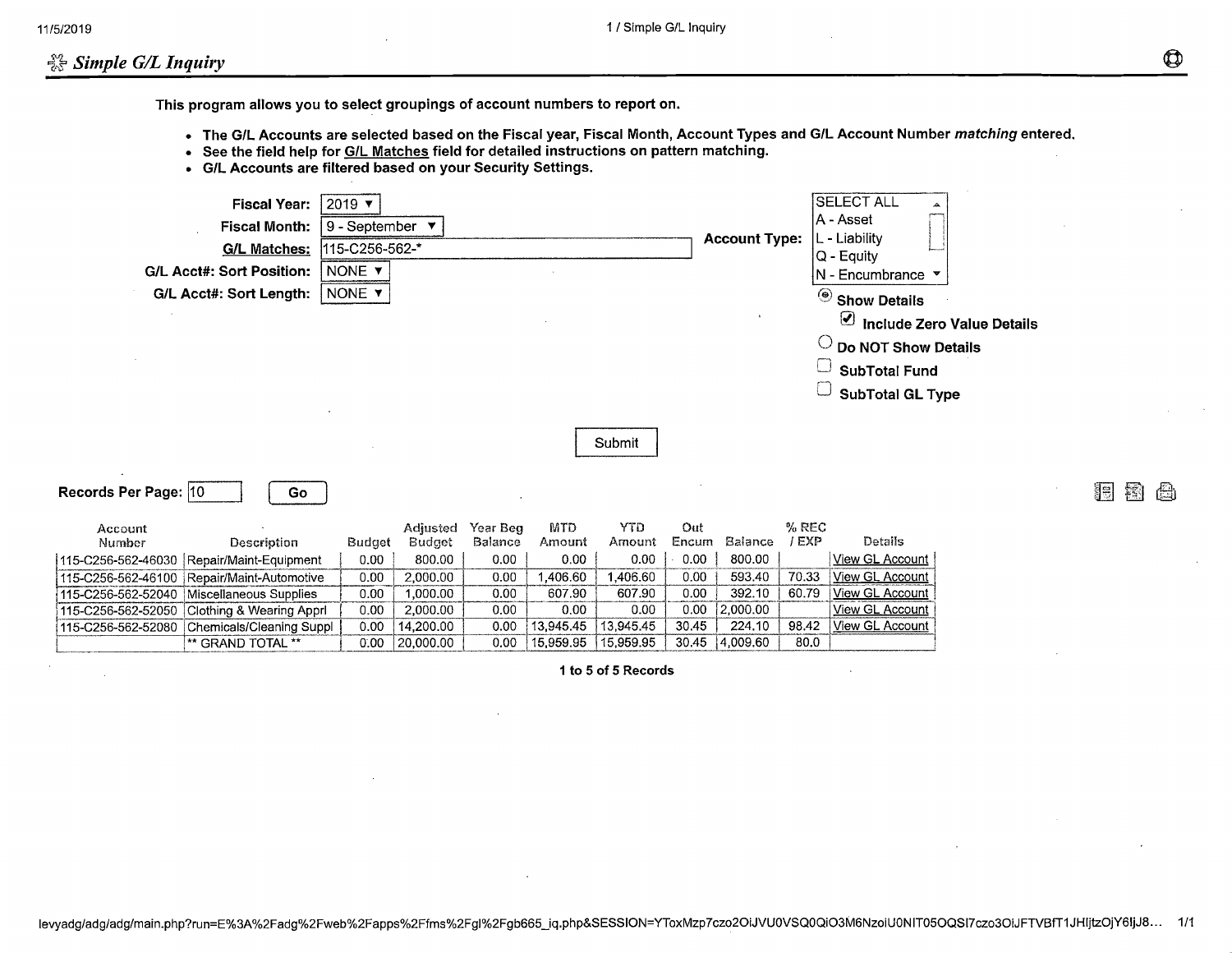# LEVY BOCC BUDGET AMENDMENT FORM

F 420

Email to: LEVYFINANCE@LEVYCLERK.COM

|                                            |                                                                             | One-Time or Recurring? |
|--------------------------------------------|-----------------------------------------------------------------------------|------------------------|
| Requesting<br>Department / Office:         | 0132 MOSQUITO CONTROL                                                       | One-time               |
|                                            |                                                                             |                        |
| Explanation /<br>Description:              | Transfer same Dept & Category                                               |                        |
|                                            |                                                                             | Grant Match?           |
| <b>SOURCE of Funds</b><br>and Required     | Reducing Expenses (Same Dept & Category) - Dept Head                        |                        |
| <b>APPROVAL</b> level:                     | Approval                                                                    | <b>NO</b>              |
|                                            | NOTE: ALL COMMITMENTS RECURRING MULTIPLE FISCAL YEARS REQUIRE BOCC APPROVAL | Approved?              |
| <b>BOCC Meeting Date</b><br>(if Necessary) |                                                                             |                        |